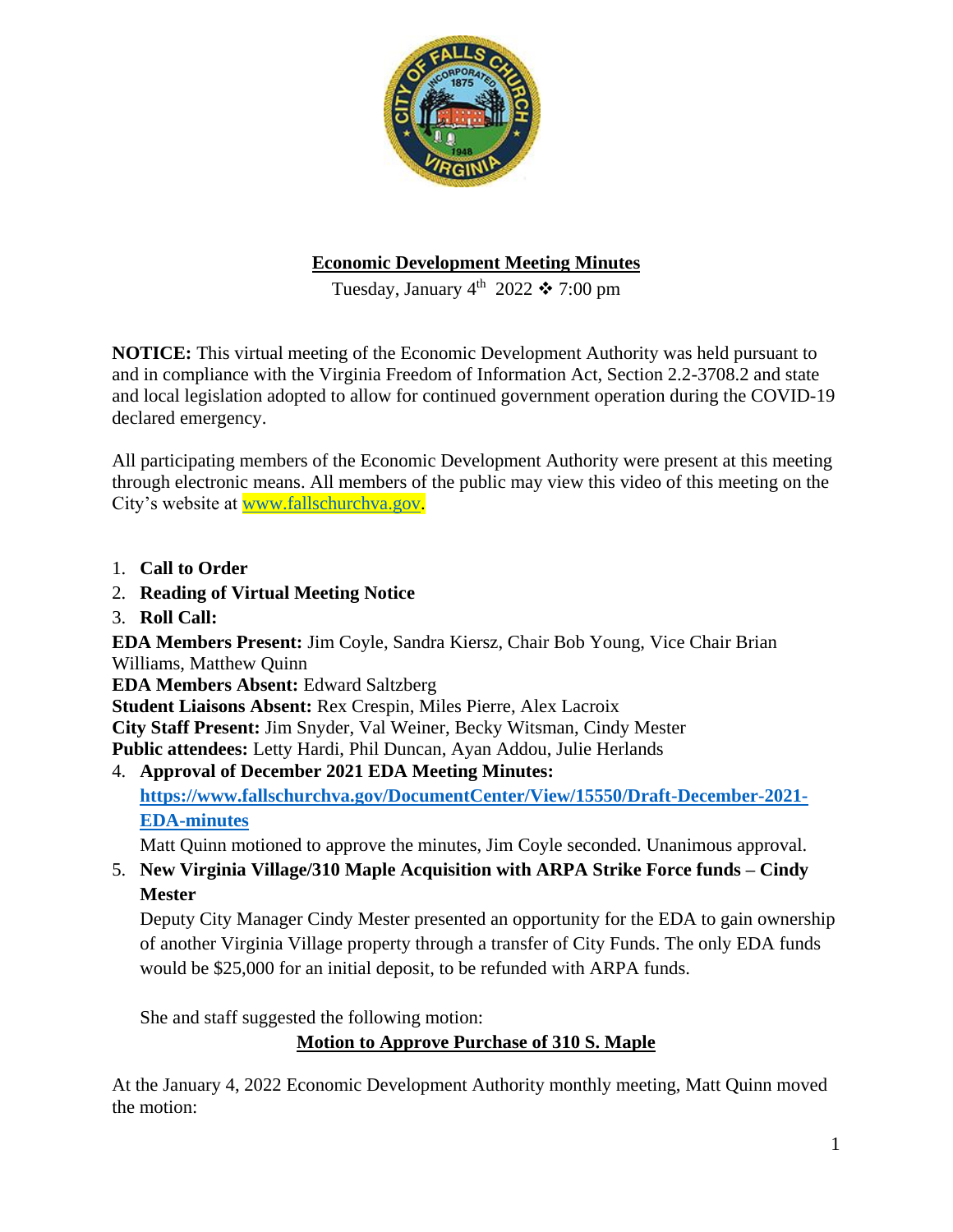

To approve the purchase and minor rehabilitation of 310 S Maple Street for committed affordable housing for a cost of up to \$1,000,000 and to authorize the EDA Chair Robert Young to enter into a contract under the following terms, as agreed on December 30, 2021, for the purchase of 310 S. Maple Street:

Purchase price of: (a) \$900,000 sales price, (b) \$60,000 seller credit, (c) settlement agent verified closing costs paid by the Seller from their purchase of the property on December 14, 2021;

Payment of a non-refundable deposit of \$25,000 to be placed in an escrow account within 5 business days of the execution of said contract;

Payment of title search, survey, and all fees, charges, and expenses of the buyer as applicable (closing costs); and

Settlement within 31 days of the execution of the signed December 30, 2021 contract. This purchase is expected to be funded with a transfer of funds from the City of Falls Church pending approval by the City Council on January 24, 2021. The deposit shall be paid by the EDA and will be reimbursed from the funds to be provided by the City.

Seconded by Jim Coyle.

*ROLL CALL VOTE:*

| <i>ROLL CALL VOTE:</i>         |                                 |
|--------------------------------|---------------------------------|
|                                | Mr. Brian Williams: x           |
| Mr. Matt Quinn: X              | Mr. Edward R. Saltzberg: absent |
| Mr. Robert Young: $\mathbf{x}$ | Mr. Jim Coyle: $x$              |

Approved 7:15 pm.

Mrs. Mester then updated the EDA on their existing affordable housing investments. The ARPA affordable housing funding has been approved, and \$1 million will be transferred to the EDA in January. That leaves \$900,000 to be used for refinancing for the EDA purchase of 302 and Council's funding of the 310 and 312 Shirley St buildings. That will be part of the gap financing since we will not be at 100% LTV.

The City received the award letter for the Amazon Year 3-5 Acquisition Strike Fund grant. Staff will go to Council to bring forward the Amazon grant applications for years 2 and 3, each for \$3.75 million. With the match, staff will bring forward \$8 million total for affordable housing. Year 3 is focused on the acquisitions of Virginia Village. Staff is still working on the refinance plan and non-profit partnership for VA Village.

The EDA is enthusiastic about making a long-term vision and acquisition plan for the area.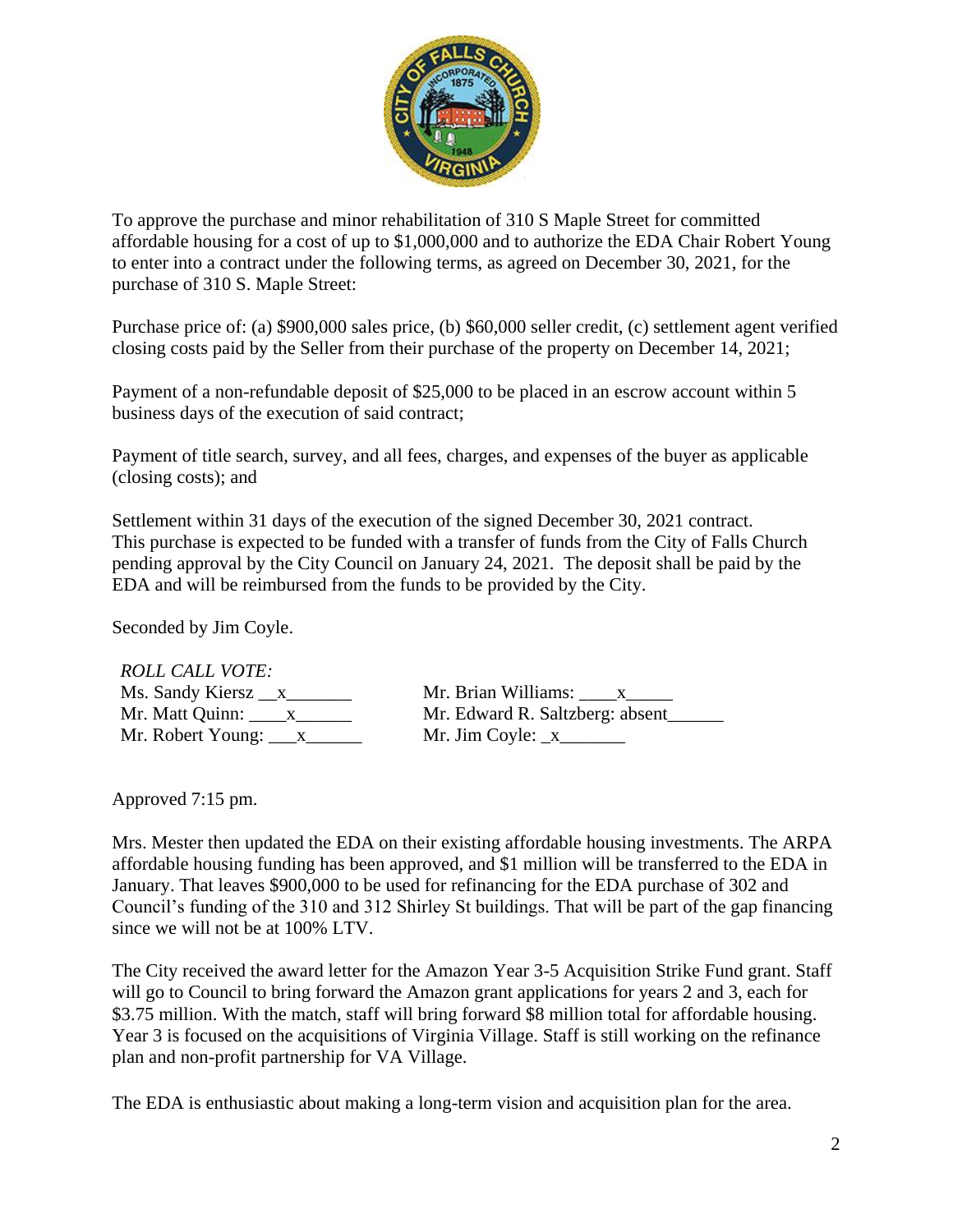

# **6. Fiscal Model Update – Julie Herlands, Tischler-Bise**

Julie Herlands presented potential updates to the Fiscal Model including:

- Expanded Economic Impact Analysis to reflect revenue generated from retail and restaurant spending from residential and nonresidential development, as well as indirect and induced impacts from household spending and business investment
- Integrate a way to test higher  $(+25%)$  and lower  $(-25%)$  student generation rates compared to the average
- Add online retail sales tax revenue

Staff supported Mrs. Herlands recommendations, and added the possibility of removing Pearson Square from the student generation rate as it can shift the generation rate higher than the rest of the projects.

Council comments:

- Council member Letty Hardi noted the fiscal impact model can be very accurate in terms of fiscal impact, but asked how the EDO plans to share the newly added economic impact information. Council member Letty Hardi also noted that the fiscal model is valuable but not the only way the Council makes decisions.
	- o EDO staff noted they would report the two values separately
- Councilman Phil Duncan asked whether the impact of a student being calculated differently in this new model? Are we proposing changing from our current method of reporting the exact number and then +50% pupils?
	- $\circ$  Staff is recommending a switch to -25% and +25%, to account for historic data that shows the model can over predict the pupil cost.
- Councilman Phil Duncan asked whether a depreciation factor is included in the model?
	- o The 25% above can represent the potential increase in costs/decrease in revenue in the future. It helps to show this potential shift in the future.

Questions from EDA members:

- Does the model account for the expanded capacity with the new construction?
	- o Julie Herlands noted the model does not include capital improvements, but we can adjust the assumptions in the model if we decide that is necessary. The capital piece is handled through the proffer policy as opposed to the operating fiscal impact.
- Can the model be tuned to the actual values versus the projected?